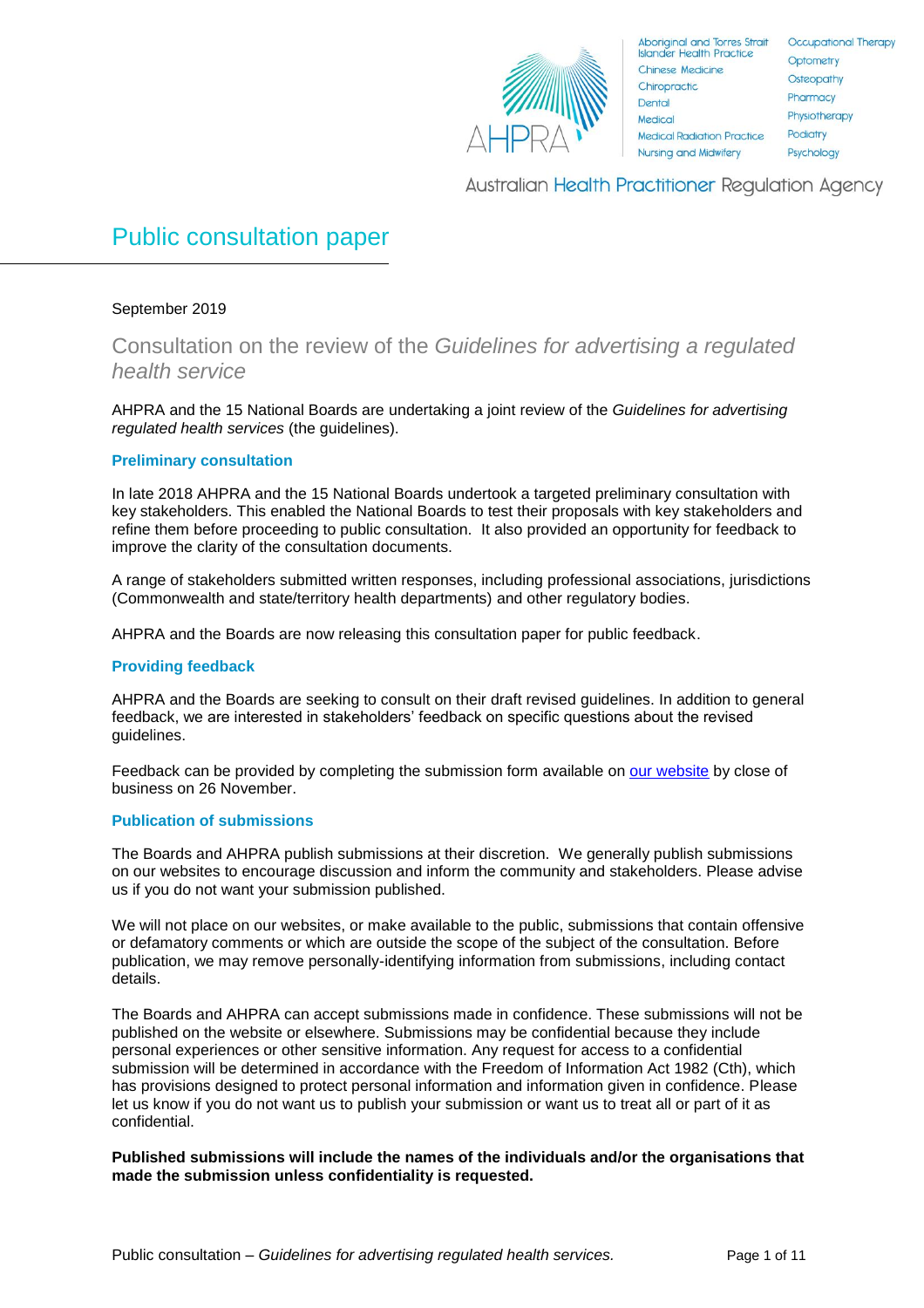# **Contents**

| Review of the Guidelines for advertising a regulated health service Error! Bookmark not defined. |  |
|--------------------------------------------------------------------------------------------------|--|
|                                                                                                  |  |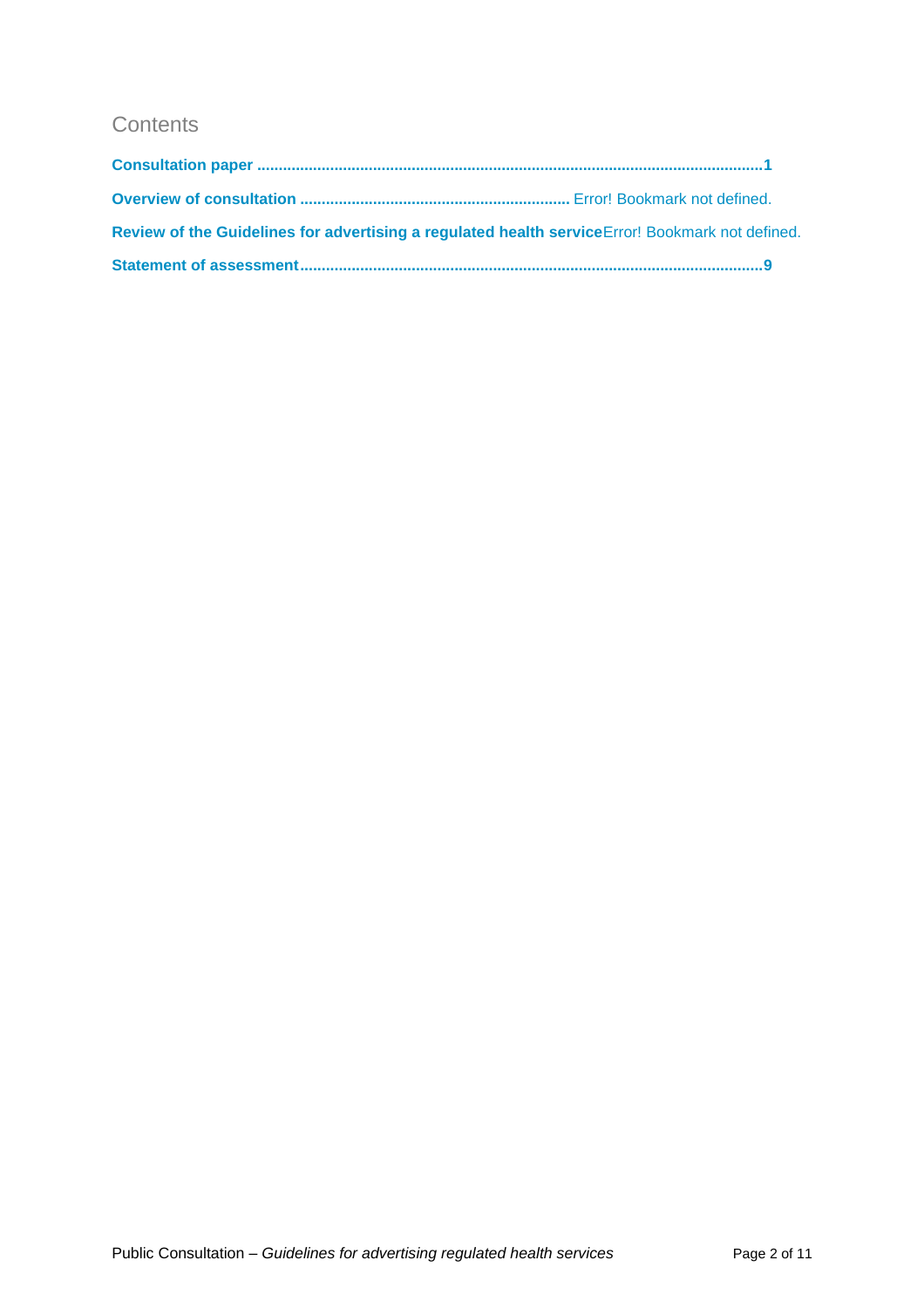# **Overview**

- 1. The Health Practitioner Regulation National Law as in force in each state and territory (the National Law) enables the National Boards to develop codes and guidelines to provide guidance to the health practitioners they register.
- 2. The National Boards first developed, approved and published *Guidelines for advertising registered health services* in 2010. The guidelines were reviewed, and a revised version published in May 2014. These are now due for review, in keeping with good regulatory practice.
- 3. The National Boards have carefully considered the objectives and guiding principles of the National Law and the *Regulatory principles for the National Scheme*<sup>1</sup> in deciding whether they should propose changes to the existing guidelines, adopting a risk-based approach to the review.
- 4. The National Boards are inviting responses to specific questions and general comments on the draft revised guidelines.

 $\overline{\phantom{a}}$ <sup>1</sup> The National Registration and Accreditation Scheme

Public Consultation – *Guidelines for advertising regulated health services* Page 3 of 11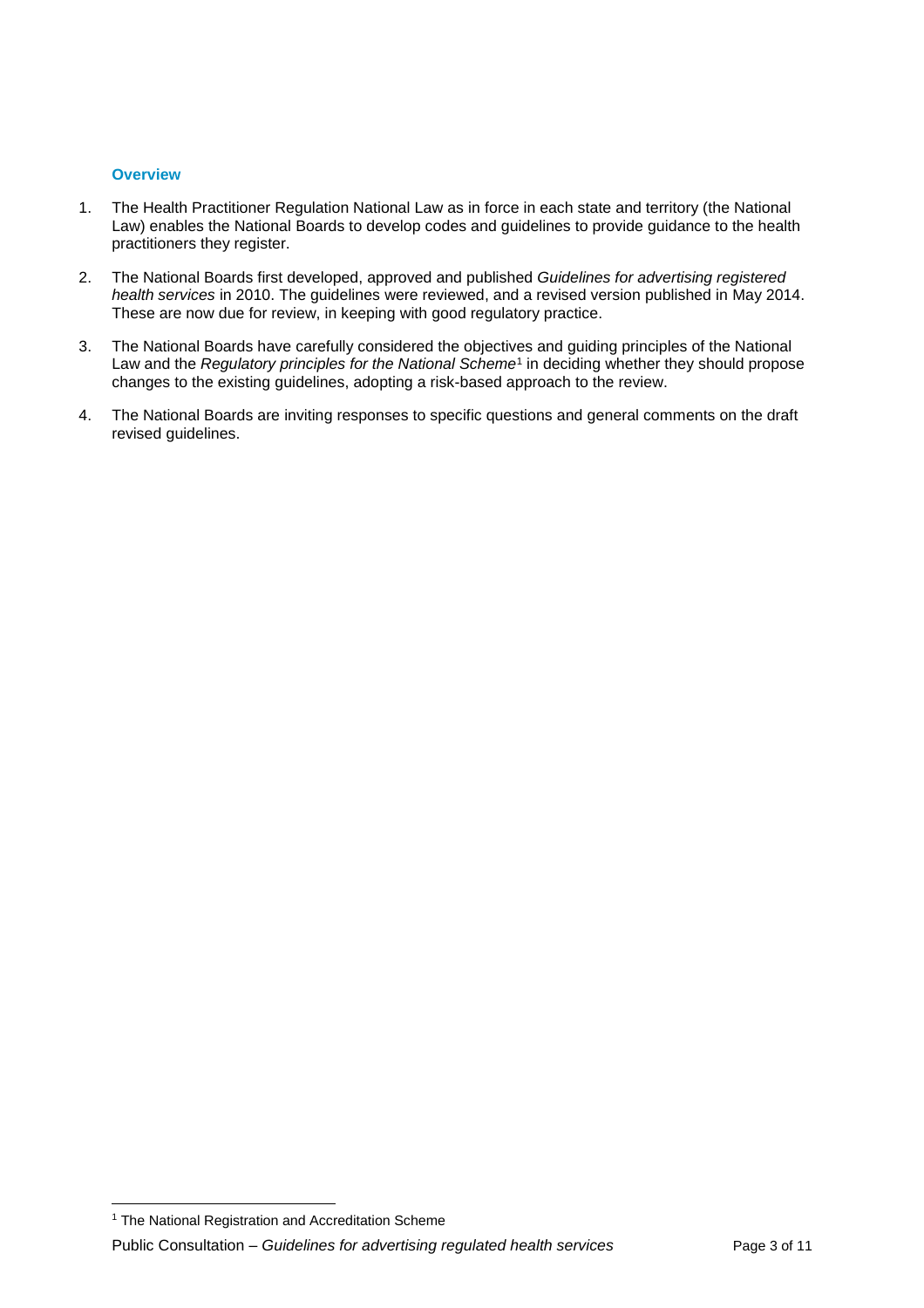# **Background**

- 5. Section 133 of the National Law regulates advertising of regulated health services. It states:
	- 1. A person must not advertise a regulated health service, or a business that provides a regulated health service, in a way that—
	- (a) is false, misleading or deceptive or is likely to be misleading or deceptive; or
	- (b) offers a gift, discount or other inducement to attract a person to use the service or the business, unless the advertisement also states the terms and conditions of the offer; or
	- (c) uses testimonials or purported testimonials about the service or business; or
	- (d) creates an unreasonable expectation of beneficial treatment; or
	- (e) directly or indirectly encourages the indiscriminate or unnecessary use of regulated health services.

Maximum penalty—

in the case of an individual—\$5,000; or

in the case of a body corporate—\$10,000.

A person does not commit an offence against subsection (1) merely because the person, as part of the person's business, prints or publishes an advertisement for another person.

In proceedings for an offence against this section, a court may have regard to a guideline approved by a National Board about the advertising of regulated health services.

In this section — regulated health service means a service provided by, or usually provided by, a health practitioner.

- 6. The National Law allows the National Boards to develop and approve codes and guidelines to provide guidance to the health practitioners they register.
- 7. The *Guidelines for advertising regulated health services* (the guidelines) were developed to explain the advertising requirements in the National Law and help advertisers (including registered health practitioners) to meet these requirements and advertise responsibly.
- 8. Unlawful advertising can negatively influence health care choices and therefore involve risks to public safety. The guidelines explain the limits and obligations placed on advertising regulated health services established by the National Law. The wording of section 133 of the National Law is broad and it is not possible to provide an exhaustive list of advertising that will, or will not, contravene it.
- 9. The National Boards and AHPRA have published substantial resources to supplement the revised draft guidelines and help advertisers understand their obligations. These resources include fact sheets, self-assessment tools, case studies and examples that provide more detailed information and guidance. The resources are available on the [Advertising resources website](https://www.ahpra.gov.au/Publications/Advertising-resources.aspx) and are therefore not replicated or reproduced in these guidelines.
- 10. The guidelines do not explain how to advertise. Neither AHPRA nor the National Boards can provide advertisers with specific advice about their advertising or approve advertising. As explained in the guidelines, anyone needing advice about how to advertise a regulated health service can seek appropriate advice such as from their indemnity insurer or legal advisor.

#### **Objectives of the review**

11. The objective of the review is to make sure that the guidelines are as effective as possible.

# **Proposed changes to the current guidelines**

12. The purpose of the Guidelines is to: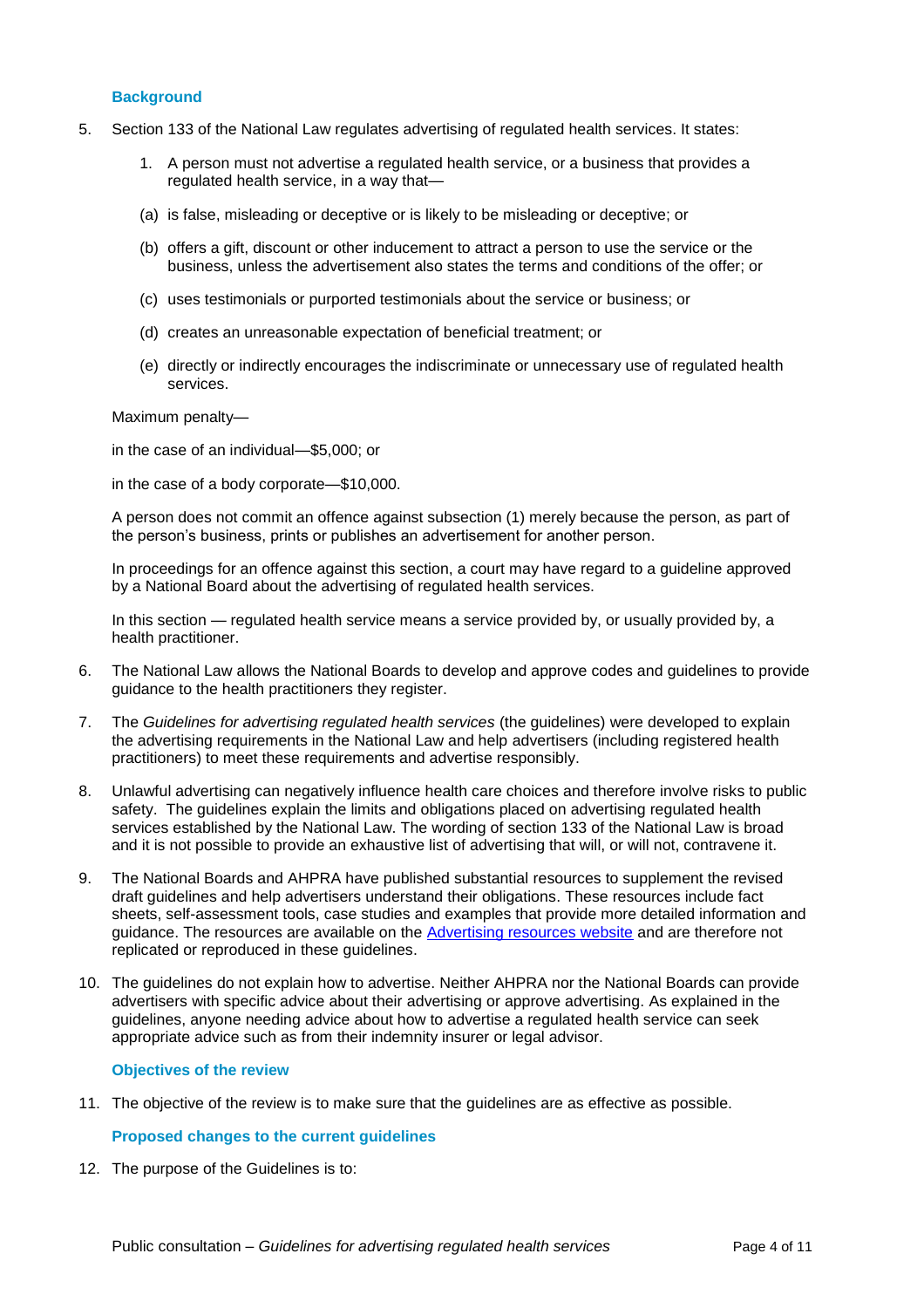- clarify the scope/application of the advertising obligations under the National Law when advertising a regulated health service
- explain and provide guidance on these obligations
- describe advertising that is unlawful
- provide definitions and explain terms used in relation to advertising a regulated health service, and
- highlight other relevant legislation.
- 13. The proposed changes to the guidelines are mostly structural with only minor changes to the substantive content. The draft revised guidelines continue to explain the National Law requirements for advertising regulated health services. The clarity and readability of the guidelines has been improved so they are easier to understand.
- 14. Structure to improve readability and make it easier to find relevant content, the guidelines have been re-arranged under the relevant subsections in the legislation, and wording streamlined and consolidated. The Summary of advertising obligations included in the guidelines was developed as a key part of implementing the *Advertising compliance and enforcement strategy* and has been revised to better align with the content of the guidelines. Once the guidelines are finalised the web pages will be updated with the revised Summary. Relevant core content has been moved from appendices to the body of the guidelines.
- 15. Style the revised draft is expressed in plain language and explains the legislation, rather than restating it.

| <b>Content</b>                                                                                                                    | <b>Proposed change</b>                                                                                                                                                                                                 | <b>Rationale</b>                                                                                                                                                                                                                                                                                                                                              |
|-----------------------------------------------------------------------------------------------------------------------------------|------------------------------------------------------------------------------------------------------------------------------------------------------------------------------------------------------------------------|---------------------------------------------------------------------------------------------------------------------------------------------------------------------------------------------------------------------------------------------------------------------------------------------------------------------------------------------------------------|
| Appendix 6 (b) -<br>Use of warning<br>statements for<br>surgical or invasive<br>procedures                                        | Remove and include in the<br>examples of false, misleading<br>or deceptive advertising:<br>"Minimises or underplays or<br>under represents the risk or<br>potential risk associated with a<br>treatment or procedure." | The intent of this requirement was to<br>ensure that advertising did not minimise or<br>negate the potential risk involved when<br>undertaking high risk procedures. As the<br>requirement applied to all surgical<br>procedures it unintentionally captured<br>advertising that did not require such<br>warnings.                                            |
| Appendix 7 -<br>options available to<br>the National<br>Boards/AHPRA if<br>the advertising<br>breaches the<br><b>National Law</b> | Removed                                                                                                                                                                                                                | The process for managing complaints and<br>potential breaches of the guidelines is now<br>outlined in the Advertising compliance and<br>enforcement strategy for the National<br>Scheme                                                                                                                                                                       |
| Appendix 3 - The<br>Consumer<br>Appendix 4 -<br>Advertising<br>therapeutic goods<br>Law                                           | Replaced by reference to<br>website regarding relevant<br>legislation in a table                                                                                                                                       | Reference to a web site for the relevant<br>legislation' or entity avoids the risk of<br>publishing out of date or inaccurate<br>information. Including references to where<br>advertisers can read more, rather than<br>attempting to interpret external legislation,<br>allows advertisers to access information<br>directly from the authoritative source. |

16. Content – Most of the core content has been retained in the revised draft of the guidelines, with the following exceptions: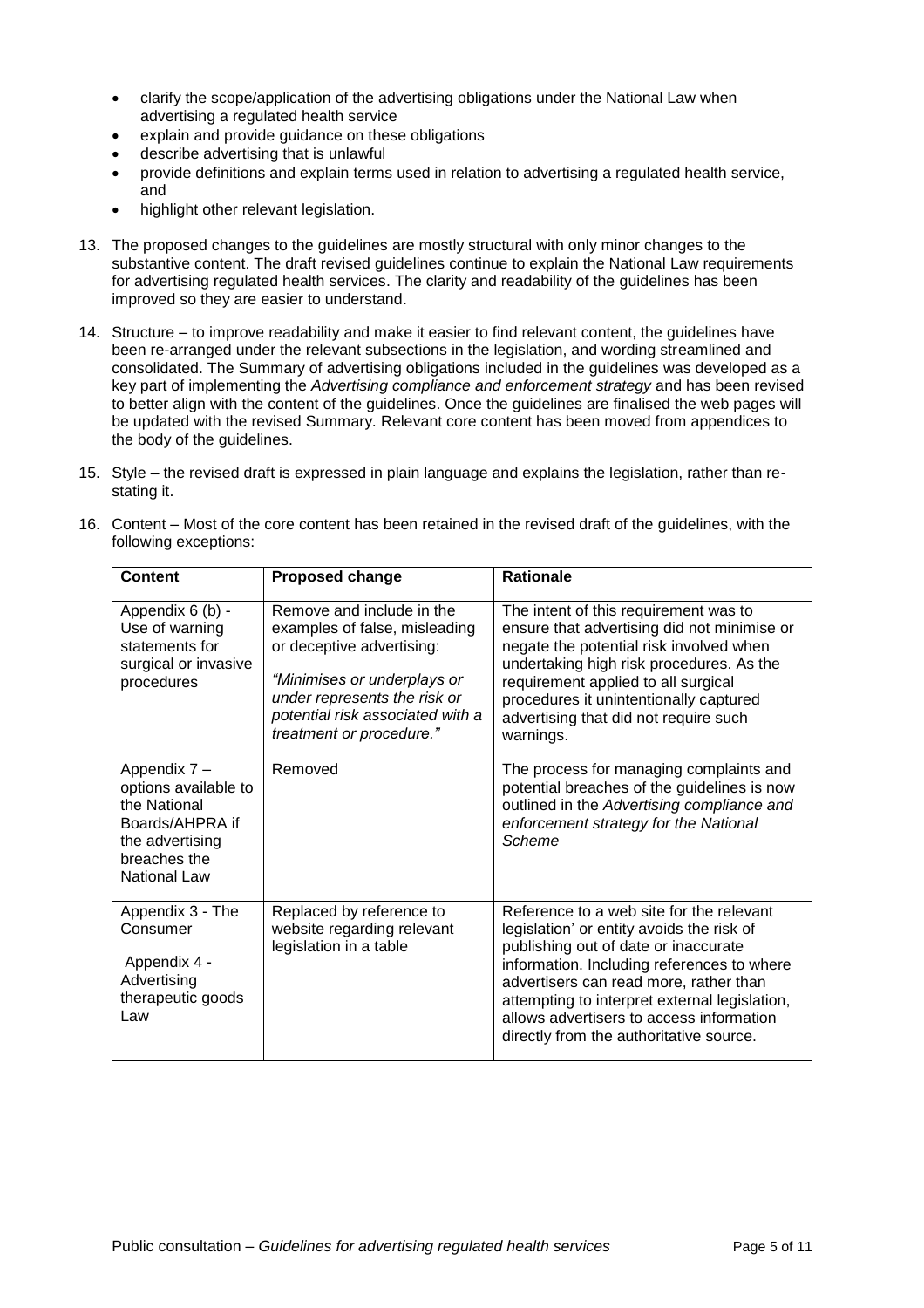# **Options statement –** *Guidelines for advertising regulated health services*

#### **Option 1 – Status quo (continue with current guidelines)**

17. Option 1 would continue the existing guidelines. The guidelines would continue to explain the National Law requirements for advertising regulated health services with only minor corrections and updates to ensure accuracy.

#### **Option 2 – Proposed revised guidelines**

- 18. Option 2 would involve the National Boards approving and publishing revised guidelines.
- 19. Since the guidelines were last reviewed in 2010, AHPRA and National Boards have undertaken substantial work to support compliance with the National Law advertising requirements.
- 20. In April 2017 the *Advertising compliance and enforcement strategy* for the National Scheme (the Strategy) was launched to improve voluntary compliance with the advertising requirements and to expedite how breaches are dealt with. This work has prompted further development of internal and external guidance to clarify the thresholds for breaches of the Law and support practitioners and other advertisers to comply with the Law.
- 21. A review of the guidelines is timely to reflect work since 2014 and ensure that the guidelines align with contemporary approaches to practitioner regulation, meet stakeholder needs and are relevant and effective.
- 22. The revised draft guidelines improve the overall readability and accessibility and provide greater clarity and guidance to advertisers to help them comply with the National Law advertising requirements.

#### **Preferred option**

23. The National Boards prefer Option 2.

#### **Issues for discussion**

# **Potential benefits and costs of the proposed option**

- 24. The benefits of the preferred option are that the draft revised guidelines:
	- are more user-friendly
	- strike a balance between protecting the public and impact on advertisers, and
	- have been reworded to be simpler and clearer.
- 25. The costs of the preferred option are:
	- registrants, advertisers, other stakeholders, AHPRA and National Boards will need to become familiar with the new guidelines, noting that the guidelines are explanatory rather than imposing new obligations and the changes are minor.

#### **Estimated impacts of the draft revised guidelines**

- 26. The changes proposed in the draft revised guidelines are minor, although more significant changes may be identified through public consultation. While the changes are minor, the National Boards recognise that advertising can be a complex area and will continue to work on materials to support advertisers' understanding of the changes.
- 27. We anticipate that the proposed changes will have a relatively minor impact on practitioners, advertisers and other stakeholders.
- 28. Public consultation will help ensure that any unintended consequences are identified and addressed.

#### **Relevant sections of the National Law**

29. Section 133 of the National Law contains the limits on advertising a regulated health service.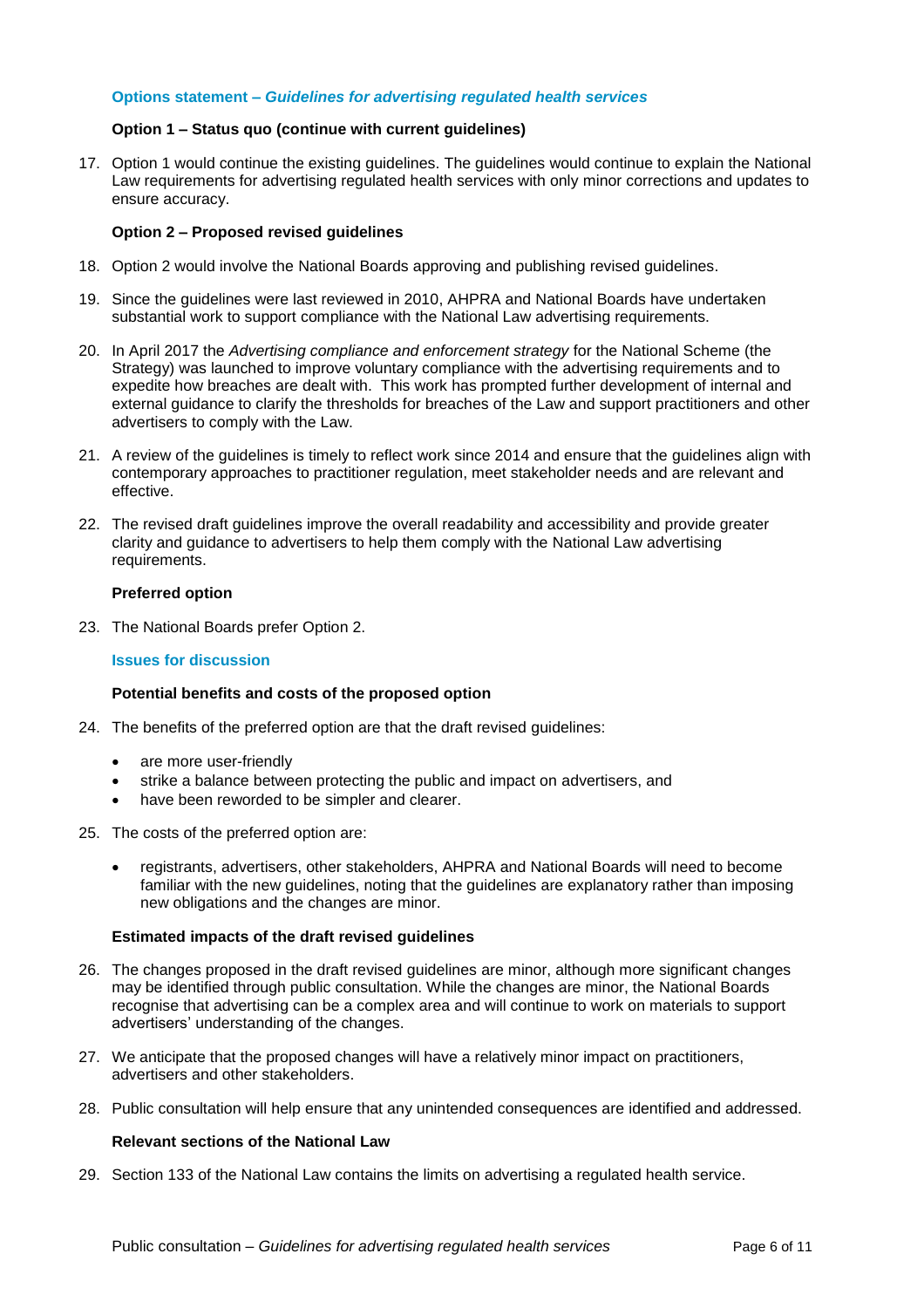# **Questions for consideration**

The National Boards are inviting feedback on the following questions:

- 1. How clear are the draft guidelines?
- 2. How relevant is the content of the draft guidelines?
- 3. Please describe any content that needs to be changed or deleted in the draft guidelines.
- 4. Should some of the content be moved out of the draft guidelines to the website?

If so, please describe what should be moved.

- 5. How helpful is the structure of the draft guidelines?
- 6. Are the flow charts and diagrams helpful?

If not, how could they be improved?

- 7. Is there anything that needs to be added to the draft guidelines?
- 8. It is proposed that the guidelines will be reviewed every five years, or earlier if required.

Is this reasonable?

9. Please describe anything else the National Boards should consider in the review of the guidelines.

10. Please add any other comments or suggestions for the draft guidelines

# **Other relevant National Board documents and parts of the National Law**

The revised draft guidelines*, Social media policy* and each National Board's *Code of conduct* or equivalent document include information about advertising and social media.

- The Codes of conduct include general references to advertising and social media in the broad guidance that National Boards have established about good practice and practitioner behaviour, and
- the Social media policy was developed to help practitioners understand their obligations when using social media. It explains how the National Law; the guidelines and the relevant National Board's Code of Conduct relate to social media. The Social media policy (the Policy) published in 2014 is also due for review. This will proceed separately in 2019. The Policy reiterates relevant content in the guidelines and Codes of conduct and does not include any additional requirements.

# **Other relevant parts of the National Law**

The National Law also has several offence provisions related to use of protected titles. Use of a protected title in advertising may therefore also be unlawful. Relevant parts of the National Law are:

- unlawful use of a protected titles (sections 113-114)
- use of specialist titles (section 115)
- holding out (claims by individuals or organisations as to registration in a profession or specialty) (sections 116-119)

# **Other guidance**

Each National Board may also issue additional guidance for health practitioners from time to time that may be relevant to advertising a regulated health service.

# **Anticipated impacts of the revised guidelines**

The impacts on practitioners, business and other stakeholders arising from the changes proposed in the revised guidelines are expected to be small. The changes proposed are minimal and focus on providing explanation and clarification.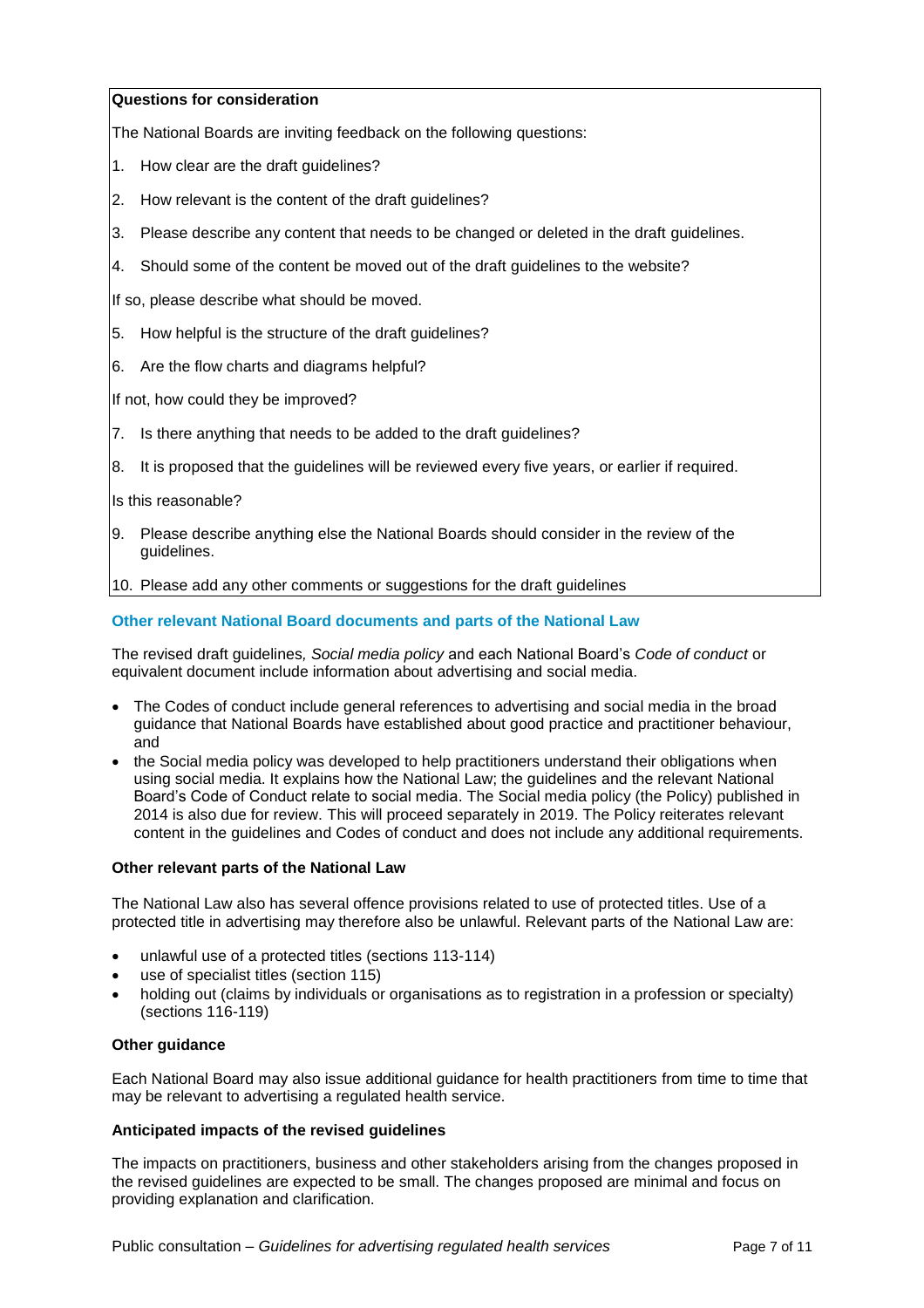# **Next steps**

After public consultation closes, the Boards will review and consider all feedback from this consultation before making decisions about the final version of the revised guidelines.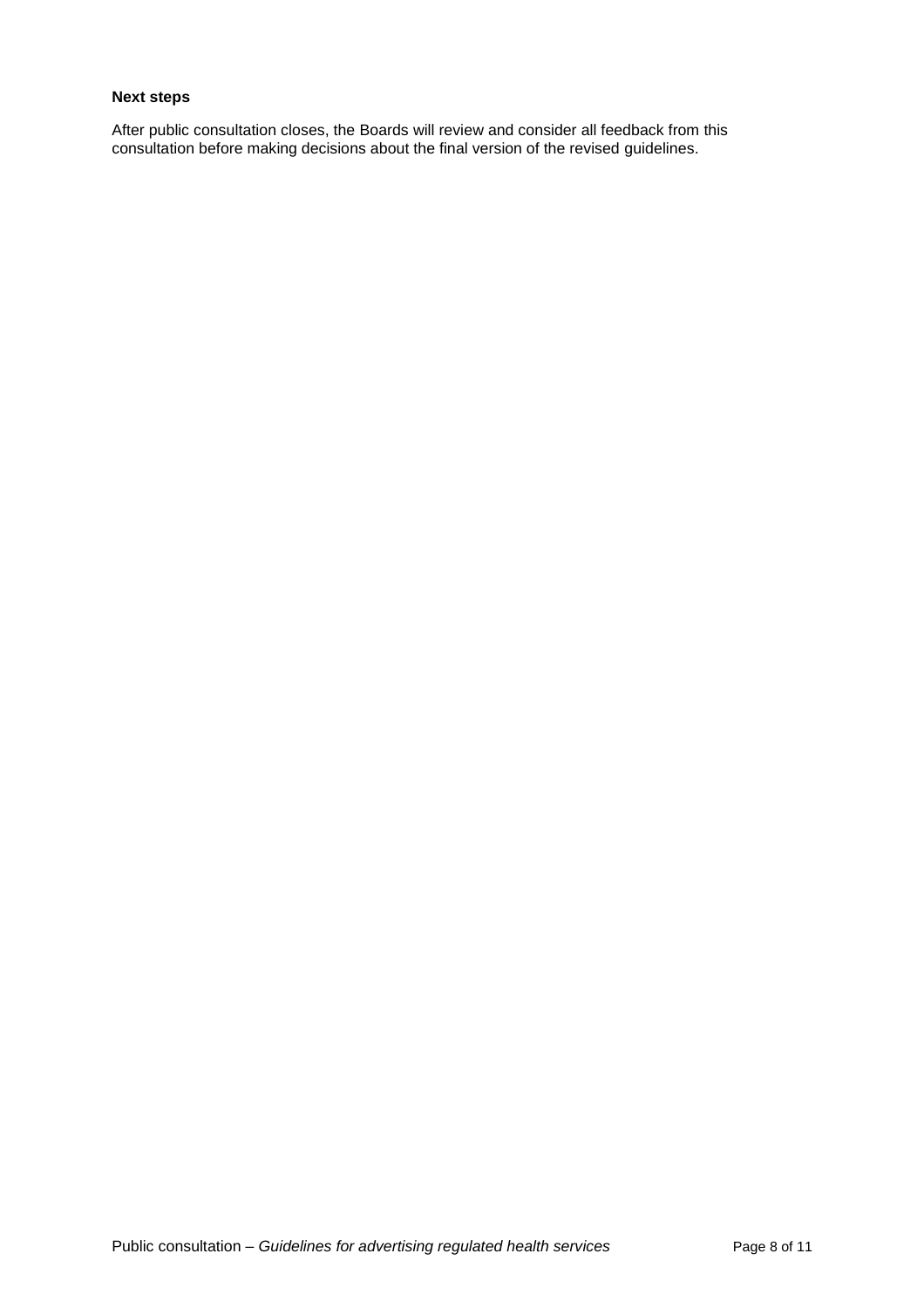#### **Statement of assessment**

Board's statement of assessment against AHPRA's Procedures for the development of registration standards, codes and guidelines and COAG principles for best practice regulation

#### **Draft revised guidelines for advertising regulated health services**

The Australian Health Practitioner Regulation Agency (AHPRA) has Procedures for the development of registration standards, codes and guidelines which are available at: [www.ahpra.gov.au](http://www.ahpra.gov.au/)

Section 25 of the Health Practitioner Regulation National Law as in force in each state and territory (the National Law) requires AHPRA to establish procedures for the purpose of ensuring that the National Registration and Accreditation Scheme (the National Scheme) operates in accordance with good regulatory practice.

Below is the National Boards' assessment of their proposal for draft revised guidelines for advertising regulated health services, against the three elements outlined in the AHPRA procedures.

### **1. The proposal takes into account the National Scheme's objectives and guiding principles set out in section 3 of the National Law**

# *Boards' assessment*

The Boards consider that the proposed draft revised guidelines meet the objectives and guiding principles of the National Law.

The proposal takes into account the National Scheme's key objective of protecting the public by explaining the National Law requirements for advertising regulated health services.

The draft revised guidelines also support the National Scheme to operate in a transparent, accountable, efficient, effective and fair way. The proposal gives clear guidance on National Law requirements and a practitioner/advertiser can be subject to regulatory action or prosecution if they do not meet these requirements.

The revised guidelines also facilitate access to services provided by health practitioners in accordance with the public interest by ensuring that advertising is not false, misleading or deceptive and does not therefore compromise informed decision-making.

# **2. The proposal takes into account the National Scheme's objectives and guiding principles set out in section 3 of the National Law**

#### *Boards' assessment*

The National Law requires wide-ranging consultation on proposed guidelines.

The Boards are ensuring that there is public exposure of its proposal and the opportunity for public comment by undertaking an eight-week public consultation process. This will include the publication of the consultation paper on National Board websites and informing practitioners about the consultation.

The Boards will also draw this paper to the attention of key stakeholders including third party online review sites.

The Boards will take into account the feedback it receives when finalising the guidelines.

# **3. The proposal takes into account the COAG Principles for Best Practice Regulation**

#### *Boards' assessment*

In developing the draft revised guidelines the Boards have taken into account the Council of Australian Governments (COAG) Principles for Best Practice Regulation.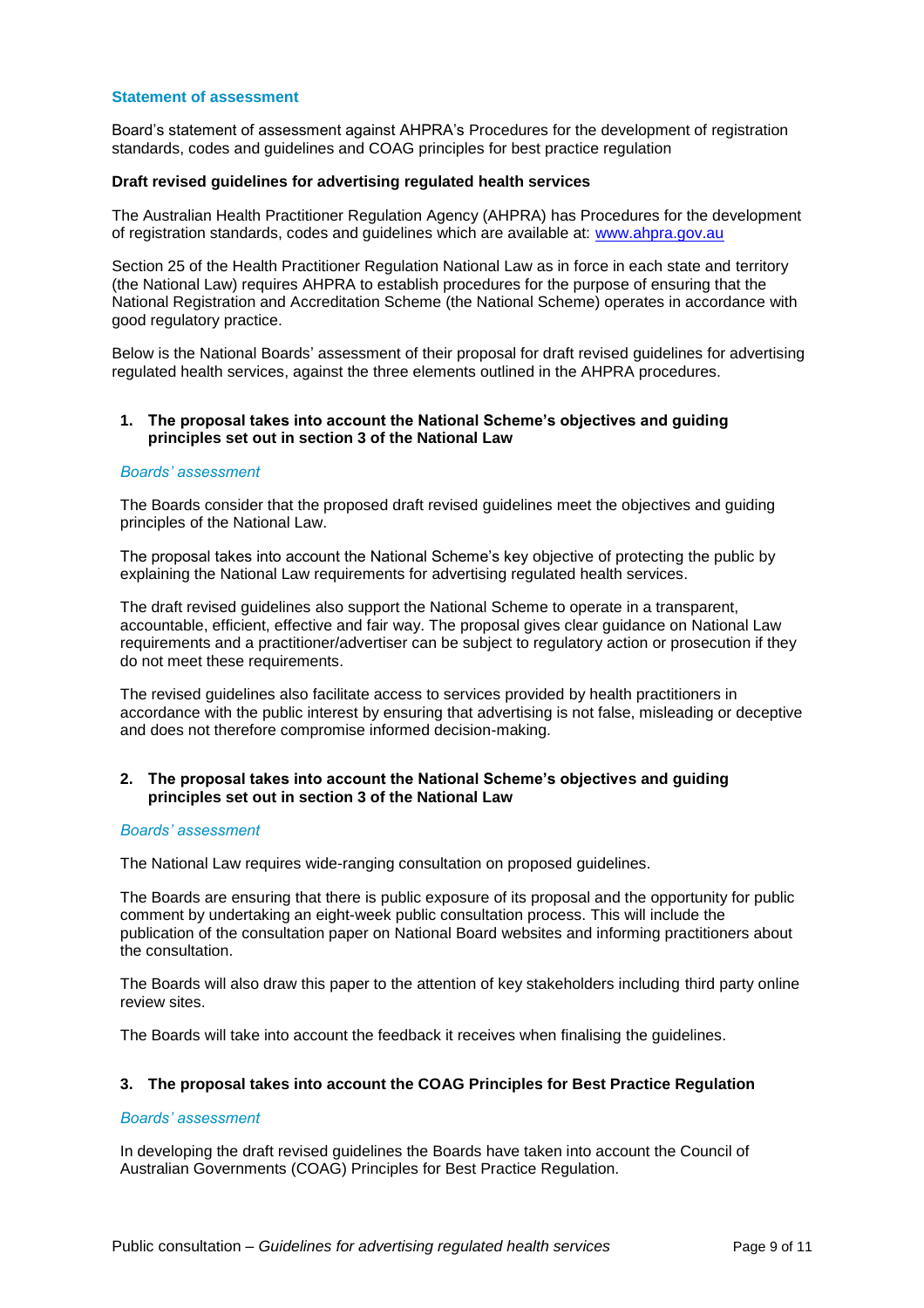As an overall statement, the Boards have taken care not to propose unnecessary regulatory burdens that would create unjustified costs for the professions or the community. In addition, as these guidelines only explain the requirements in the National Law, they do not create extra regulatory burden.

The Boards make the following assessment specific to each of the COAG principles expressed in the AHPRA procedures.

# **COAG principles**

# **A. Whether the proposal is the best option for achieving the proposal's stated purpose and protection of the public**

#### **Boards' assessment:**

The Boards consider that their proposal is the best option for achieving the stated purposes. The proposed draft revised guidelines do not propose significant changes to the current guidelines but would protect the public by making the advertising obligations clearer and more accessible (easier to find and reference specific aspects of advertising) and would provide additional guidance for registered practitioners.

# **B. Whether the proposal results in an unnecessary restriction of competition among health practitioners**

#### **Boards' assessment:**

The proposal will not restrict competition, as it would apply to all individuals and businesses advertising a regulated heath service in the same way as the National Law.

#### **C. Whether the proposal results in an unnecessary restriction of consumer choice**

#### **Boards' assessment:**

The proposal will not result in any unnecessary restrictions of consumer choice as the proposed draft guidelines would apply to all individuals and businesses advertising a regulated heath service.

The revised guidelines are not intended to prevent health service providers informing the public about the services they provide or stop members of the community from discussing their experiences online or in person. They seek to explain the advertising requirements in the National Law and protect the public from advertising that is unlawful.

In the context of the National Law, advertising is used to provide information to inform decisionmaking, or to promote or encourage the use of a regulated health service. However, advertising can lead to poor decision-making if it is false, deceptive or misleading or otherwise unlawful.

# **D. Whether the overall costs of the proposal to members of the public and/or registrants and/or governments are reasonable in relation to the benefits to be achieved**

#### **Boards' assessment:**

The Boards have considered the overall costs of the proposed draft revised guidelines to members of the public, registered practitioners, advertisers and governments and concluded that the likely costs are minimal as the Boards are not proposing significant changes to the current guidelines.

Subject to stakeholder feedback on the proposed draft guidelines, the benefits of having clearer guidelines for advertising outweigh any minimal costs related to advertisers and other stakeholders being required to become familiar with the revised guidelines, if approved.

#### **E. Whether the proposal's requirements are clearly stated using 'plain language' to reduce uncertainty, enable the public to understand the requirements, and enable understanding and compliance by registrants**

### **Boards' assessment:**